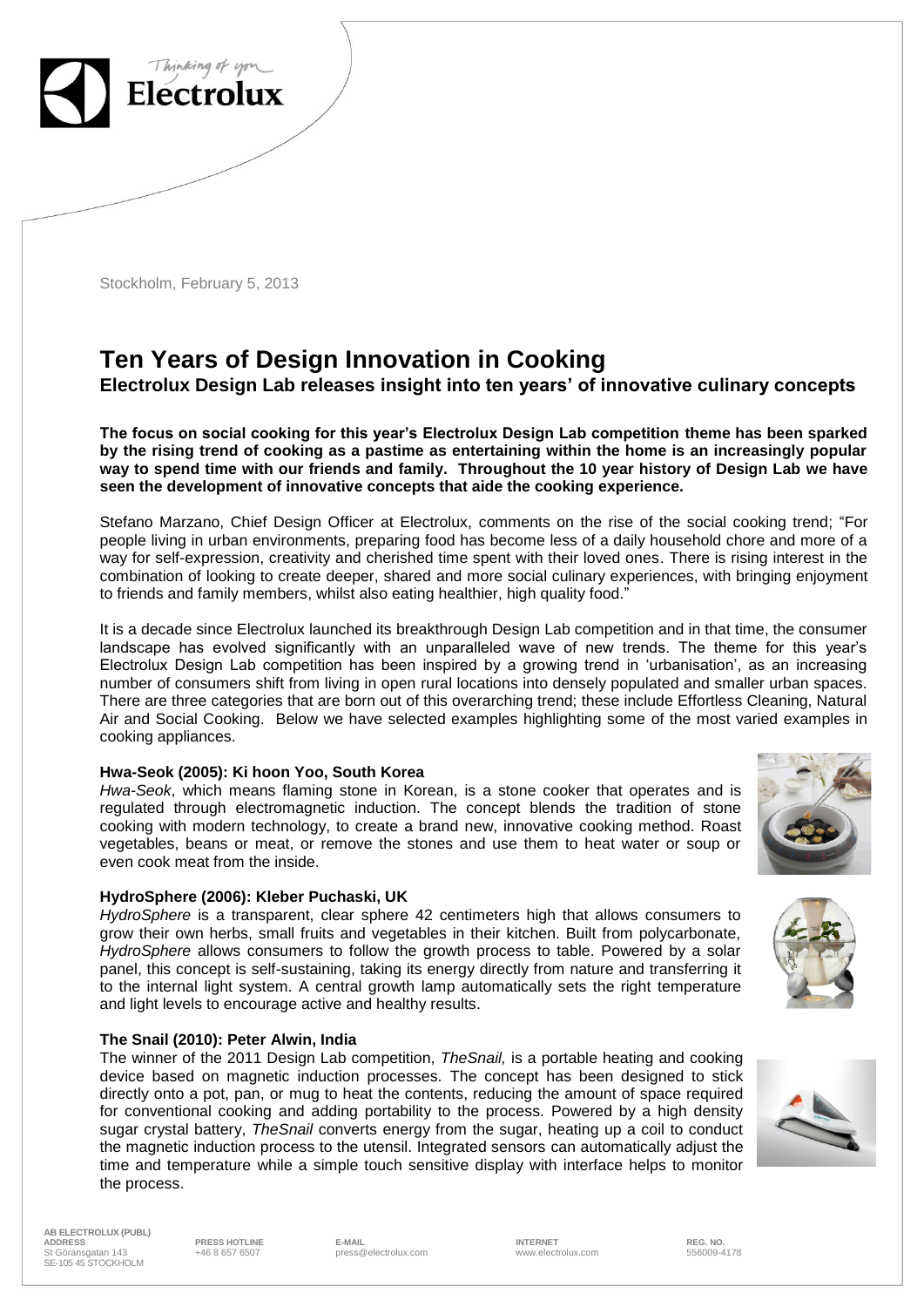

This smart induction hot plate is a compact solution for those constantly on the go. The concept is controlled by a smart phone app and can be easily hung on the wall when charging the battery after usage. The smart-phone app is designed to be used with intelligent food packaging where NFC-tags provide instructions on how to heat the food properly. The smart-phone app also comes with a memory that intuitively remembers how you previously cooked.

## **Smoobo Blender (2011): Roseanne de Bruin, New Zealand**

*Smoobo* is blender that uses kinetic energy to combine cooking with enjoyment. Simply open the blender, put the ingredients inside and bounce. Each bounce activates the kinetic batteries, which in turn power the rotary blades to create a perfectly blended smoothie that

can be enjoyed by opening the pouring cap.

Electrol

## **Tastee (2012): Christopher Holm-Hansen, Denmark**

*Tastee* is a taste indicator, which can be used during the cooking process to assist the chef in bringing out the flavours of their dish. The concept matches the shape and size of a regular spoon, however through receptors based on the human taste bud, the *Tastee* tells you what you need, what you don't and maybe even something you would never imagine.

## **Impress Fridge (2012): Ben de la Roche, New Zealand**

*Impress* is a refrigerator which completely transforms the way we refrigerate. *Impress* is a refrigeration wall that holds your food and drinks for you, out in the open and not behind closed doors. The concept uses less power when there are fewer items pressed into it and does not refrigerate at all when there is nothing in it. *Impress* can help you to waste less food and space while saving more money.

## **About Electrolux Design Lab**

Established in 2003, Electrolux Design Lab is an annual global design competition open to undergraduate and graduate design students world-wide. In 2012, Design Lab celebrated ten years of encouraging and facilitating young designers in the pursuit of innovative concepts for our future homes. The deadline for this year's submissions is 15<sup>th</sup> March 2013 and the winner of the competition will be chosen at a final event in front of a jury of professionals in October 2013. First prize is 5,000 euro and a six-month paid internship at an Electrolux global design centre. Second prize is 3,000 euro, third prize of 2,000 euro and a People's Choice award of 1,000 euro will be given to the submission with most online votes.

For media enquiries, please contact: [designlab@electrolux.se](mailto:designlab@electrolux.se)









+46 8 657 6507 press@electrolux.com www.electrolux.com 556009-4178